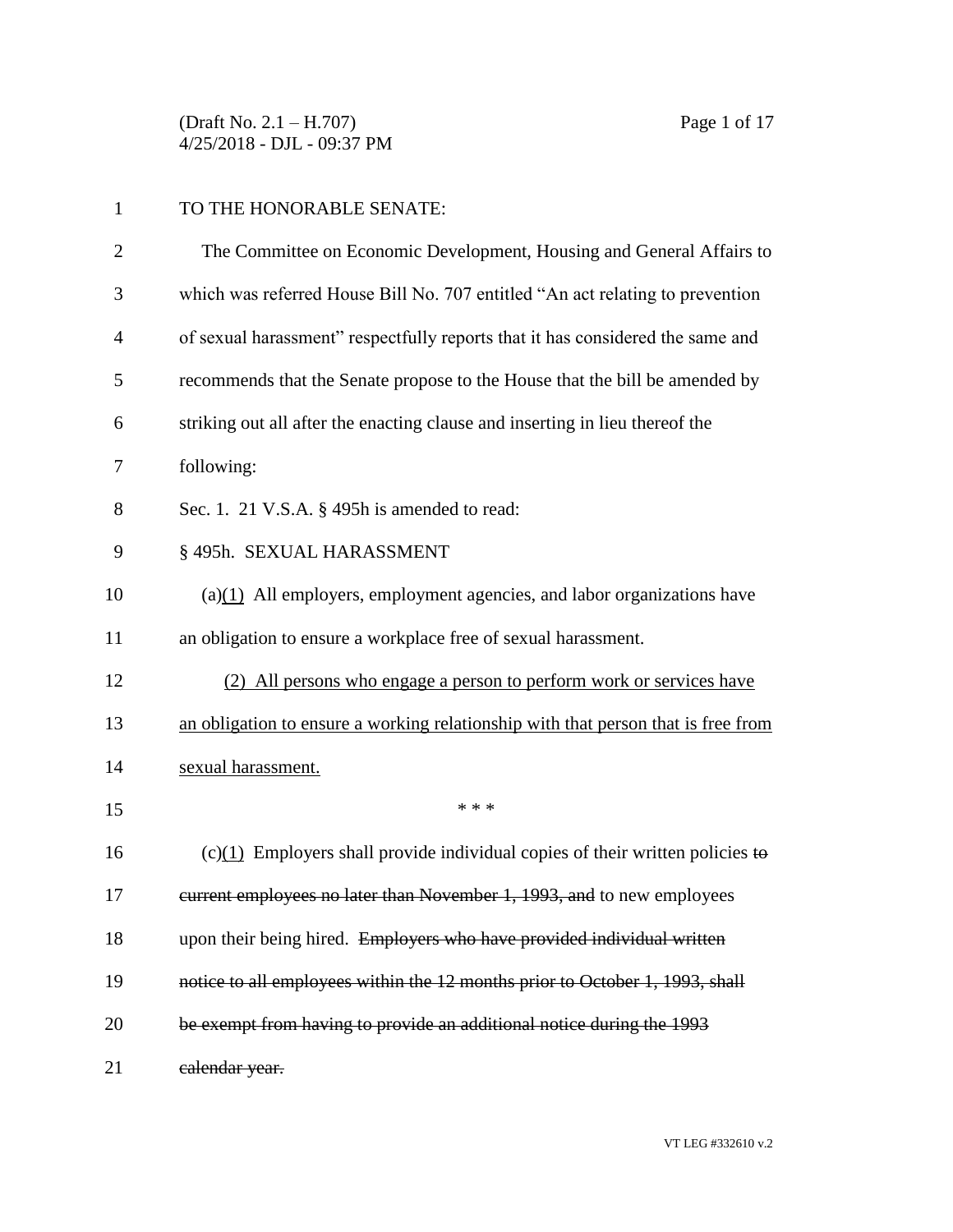## (Draft No. 2.1 – H.707) Page 2 of 17 4/25/2018 - DJL - 09:37 PM

| $\mathbf{1}$   | (2) If an employer makes changes to its policy against sexual                    |
|----------------|----------------------------------------------------------------------------------|
| $\overline{2}$ | harassment, it shall provide to all employees a written copy of the updated      |
| 3              | policy.                                                                          |
| $\overline{4}$ | * * *                                                                            |
| 5              | $(f)(1)$ Employers and labor organizations are encouraged to conduct an          |
| 6              | education and training program within one year after September 30, 1993 for      |
| 7              | all current employees and members, and for all new employees and members         |
| 8              | thereafter within one year of commencement of employment, that includes at a     |
| 9              | minimum all the information outlined in this section within one year after       |
| 10             | commencement of employment.                                                      |
| 11             | (2) Employers and labor organizations are encouraged to conduct an               |
| 12             | annual education and training program for all employees and members that         |
| 13             | includes at a minimum all the information outlined in this section.              |
| 14             | (3) Employers are encouraged to conduct additional training for current          |
| 15             | supervisory and managerial employees and members within one year of              |
| 16             | September 30, 1993, and for new supervisory and managerial employees and         |
| 17             | members within one year of after commencement of employment or                   |
| 18             | membership, which should include at a minimum the information outlined in        |
| 19             | subsection (b) of this section and, the specific responsibilities of supervisory |
| 20             | and managerial employees, and the methods actions that these employees must      |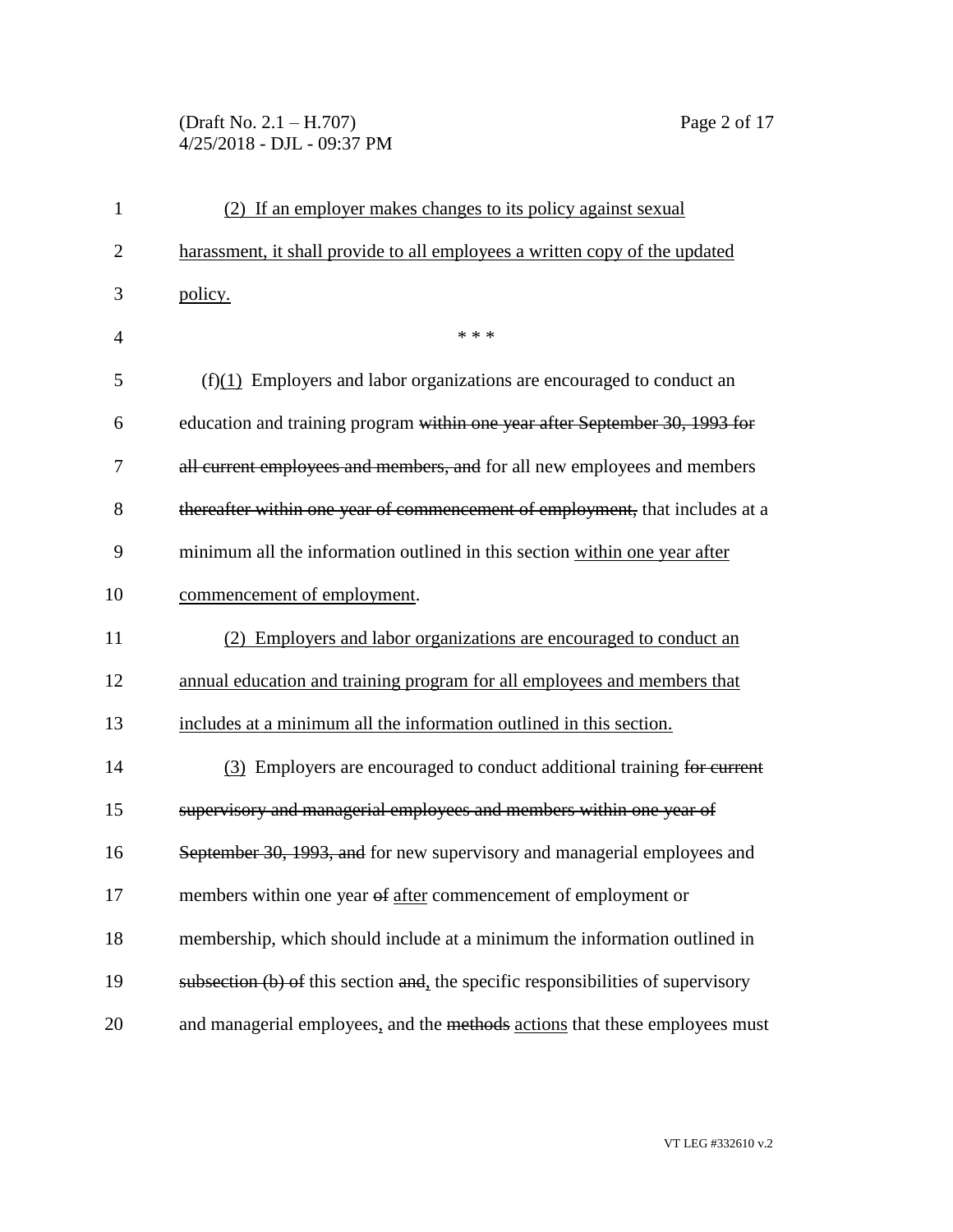(Draft No. 2.1 – H.707) Page 3 of 17 4/25/2018 - DJL - 09:37 PM

| $\mathbf{1}$   | take to ensure immediate and appropriate corrective action in addressing       |
|----------------|--------------------------------------------------------------------------------|
| $\overline{c}$ | sexual harassment complaints.                                                  |
| 3              | (4) Employers, labor organizations, and appropriate State agencies are         |
| 4              | encouraged to cooperate in making this training available.                     |
| 5              | $(g)(1)$ An employer shall not require any employee or prospective             |
| 6              | employee, as a condition of employment, to sign an agreement or waiver that    |
| 7              | does either of the following:                                                  |
| 8              | (A) prohibits, prevents, or otherwise restricts the employee or                |
| 9              | prospective employee from opposing, disclosing, reporting, or participating in |
| 10             | an investigation of sexual harassment; or                                      |
| 11             | (B) except as otherwise permitted by State or federal law, purports to         |
| 12             | waive a substantive or procedural right or remedy available to the employee    |
| 13             | with respect to a claim of sexual harassment.                                  |
| 14             | (2) Any provision of an agreement that violates subdivision (1) of this        |
| 15             | subsection shall be void and unenforceable.                                    |
| 16             | $(h)(1)$ An agreement to settle a claim of sexual harassment shall not         |
| 17             | prohibit, prevent, or otherwise restrict the employee from working for the     |
| 18             | employer or any parent company, subsidiary, division, or affiliate of the      |
| 19             | employer.                                                                      |
| 20             | (2) An agreement to settle a sexual harassment claim shall expressly           |
| 21             | state that:                                                                    |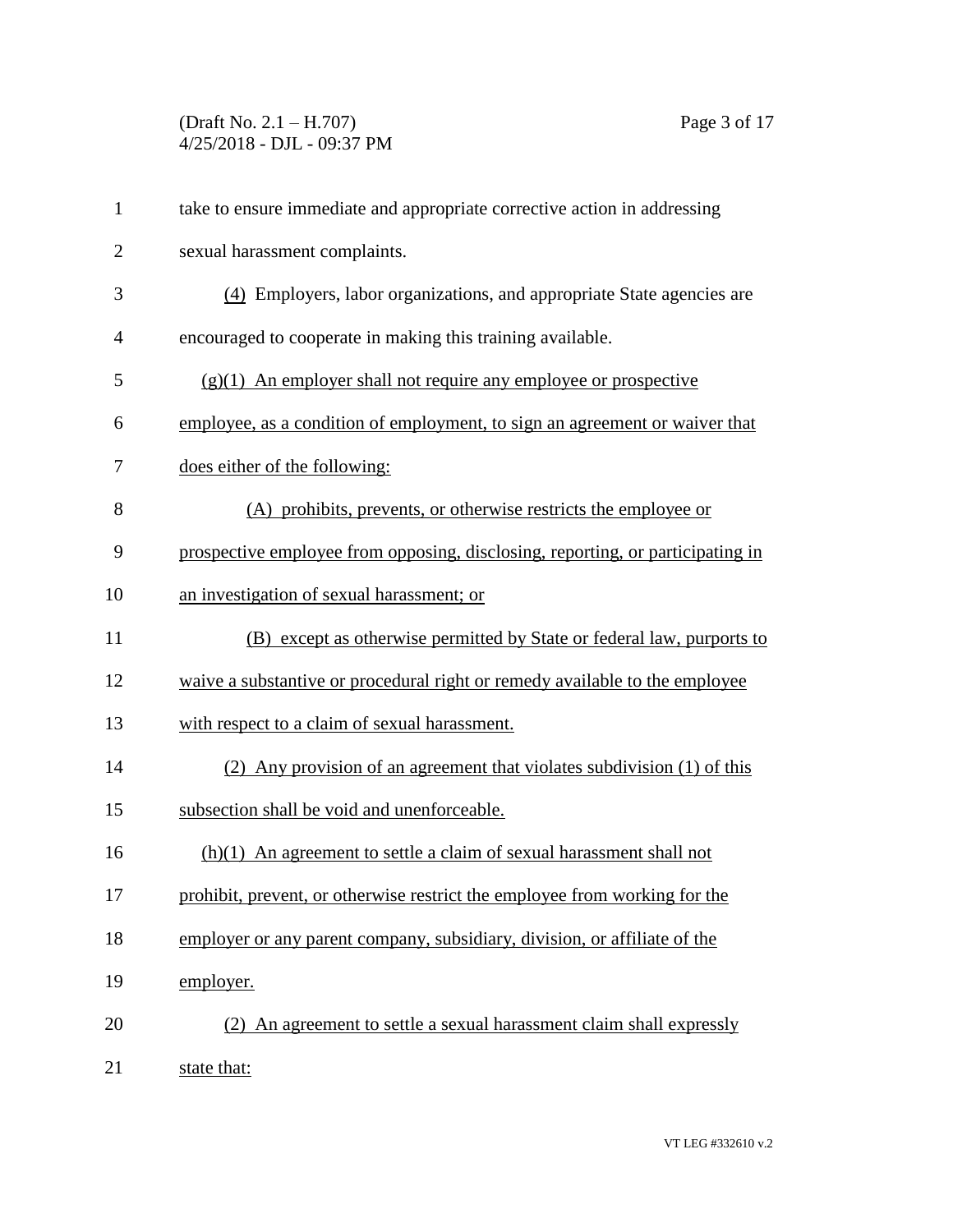(Draft No. 2.1 – H.707) Page 4 of 17 4/25/2018 - DJL - 09:37 PM

| $\mathbf{1}$   | (A) it does not prohibit, prevent, or otherwise restrict the individual           |
|----------------|-----------------------------------------------------------------------------------|
| $\overline{2}$ | who made the claim from doing any of the following:                               |
| 3              | (i) lodging a complaint of sexual harassment committed by any                     |
| $\overline{4}$ | person with the Attorney General, a State's Attorney, the Human Rights            |
| 5              | Commission, the Equal Employment Opportunity Commission, or any other             |
| 6              | State or federal agency;                                                          |
| 7              | (ii) testifying, assisting, or participating in any manner with an                |
| 8              | investigation related to a claim of sexual harassment conducted by the            |
| 9              | Attorney General, a State's Attorney, the Human Rights Commission, the            |
| 10             | Equal Employment Opportunity Commission, or any other State or federal            |
| 11             | agency;                                                                           |
| 12             | (iii) complying with a valid request for discovery in relation to                 |
| 13             | civil litigation or testifying in a hearing or trial related to a claim of sexual |
| 14             | harassment that is conducted by a court, pursuant to an arbitration agreement,    |
| 15             | or before another appropriate tribunal; or                                        |
| 16             | (iv) exercising any right the individual may have pursuant to State               |
| 17             | or federal labor relations laws to engage in concerted activities with other      |
| 18             | employees for the purposes of collective bargaining or mutual aid and             |
| 19             | protection; and                                                                   |
| 20             | (B) it does not waive any rights or claims that may arise after the date          |
| 21             | the settlement agreement is executed.                                             |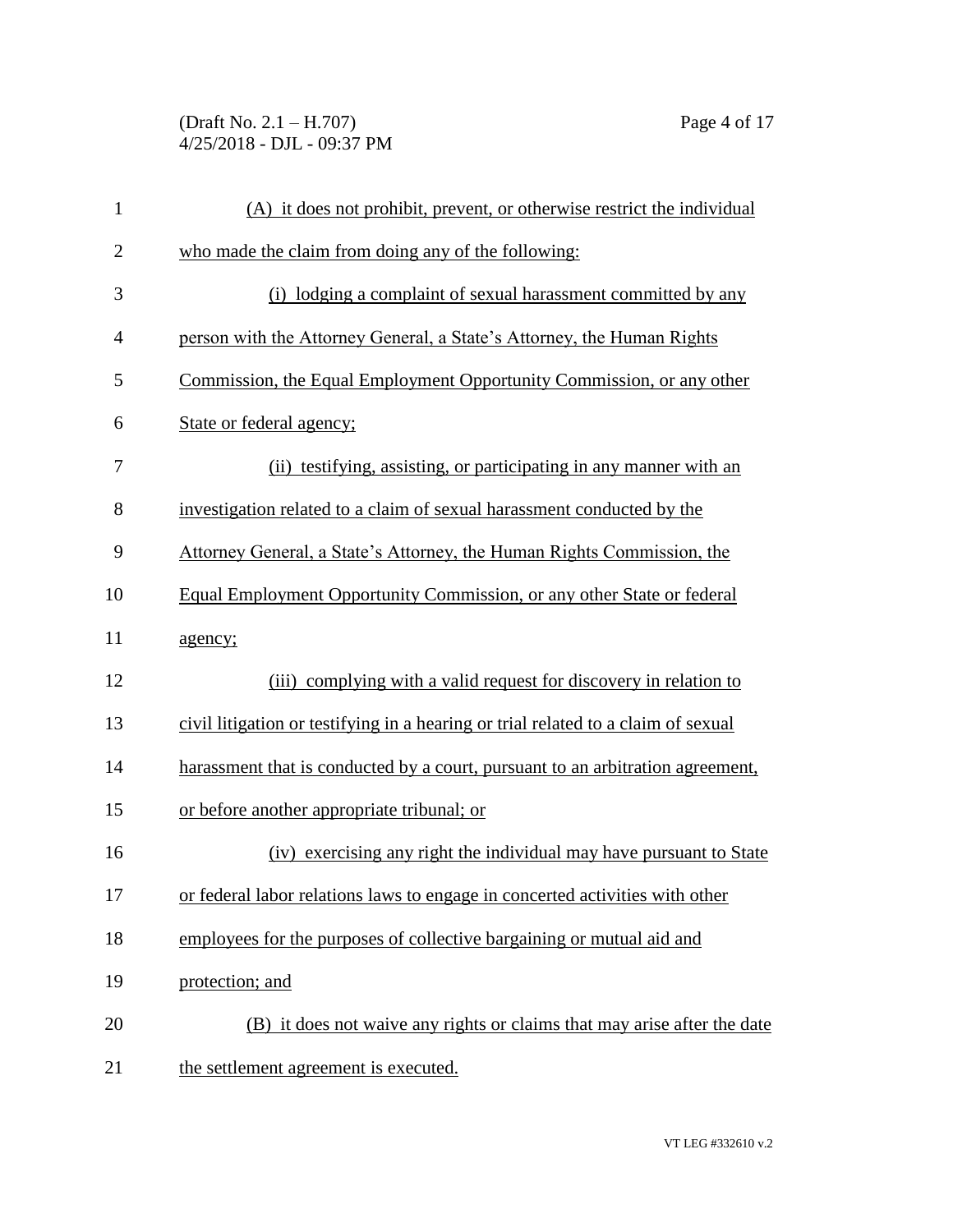(Draft No. 2.1 – H.707) Page 5 of 17 4/25/2018 - DJL - 09:37 PM

| $\mathbf{1}$   | (3) Any provision of an agreement to settle a sexual harassment claim             |
|----------------|-----------------------------------------------------------------------------------|
| $\overline{2}$ | that violates subdivision $(1)$ or $(2)$ of this subsection shall be void and     |
| 3              | unenforceable with respect to the individual who made the claim.                  |
| $\overline{4}$ | (4) Nothing in subdivision (2) of this subsection shall be construed to           |
| 5              | prevent an agreement to settle a sexual harassment claim from waiving or          |
| 6              | releasing the claimant's right to seek or obtain any remedies relating to sexual  |
| 7              | harassment of the claimant by another party to the agreement that occurred        |
| 8              | before the date on which the agreement is executed.                               |
| 9              | $(i)(1)(A)(i)$ For the purpose of assessing compliance with the provisions of     |
| 10             | this section, the Attorney General or designee, or, if the employer is the State, |
| 11             | the Human Rights Commission or designee, may, with 48 hours' notice, at           |
| 12             | reasonable times and without unduly disrupting business operations enter and      |
| 13             | inspect any place of business or employment, question any person who is           |
| 14             | authorized by the employer to receive or investigate complaints of sexual         |
| 15             | harassment, and examine an employer's records, policies, procedures, and          |
| 16             | training materials related to the prevention of sexual harassment and the         |
| 17             | requirements of this section.                                                     |
| 18             | (ii) An employer may agree to waive or shorten the 48-hour notice                 |
| 19             | period.                                                                           |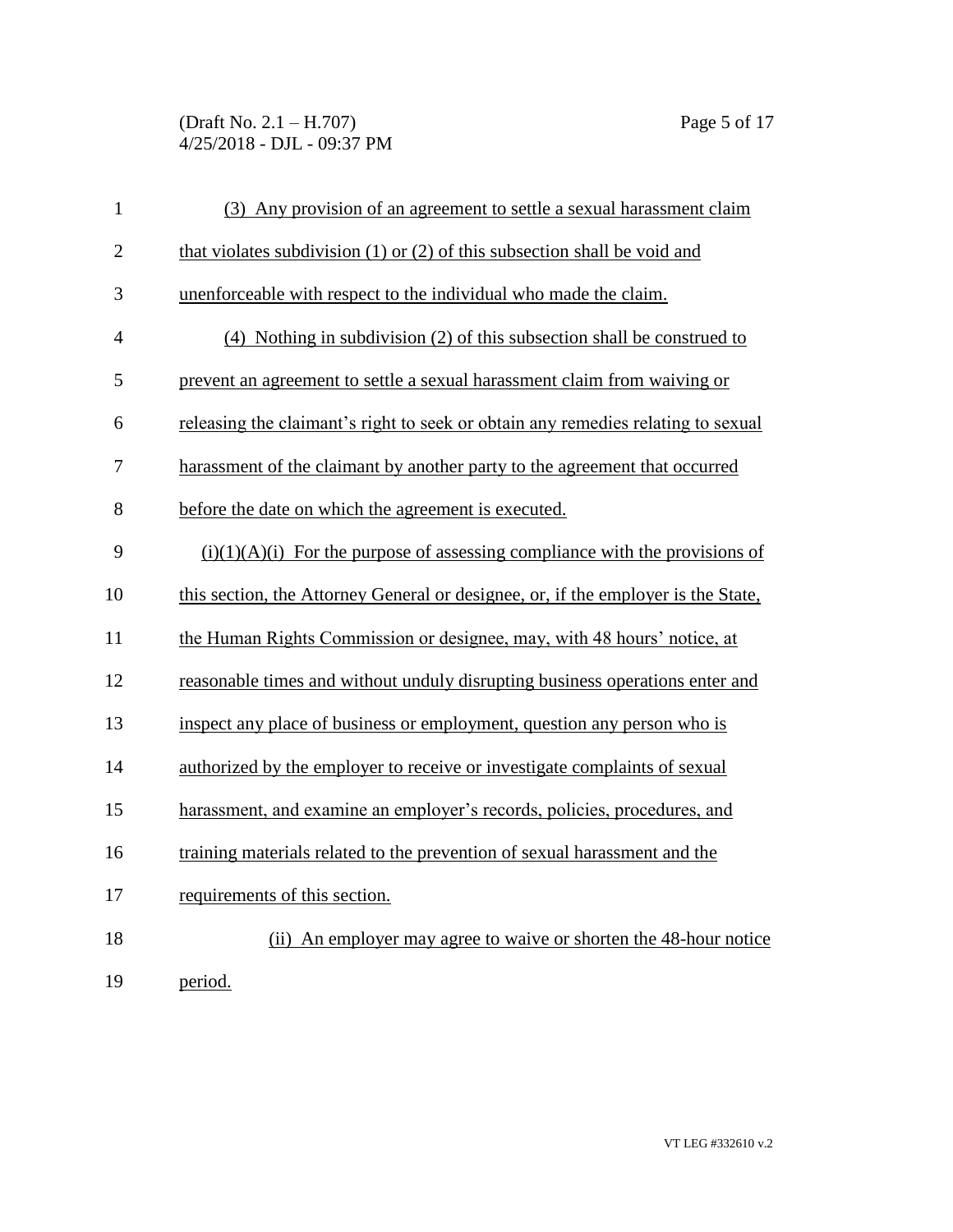(Draft No. 2.1 – H.707) Page 6 of 17 4/25/2018 - DJL - 09:37 PM

| $\mathbf{1}$   | (iii) As used in this subsection (i), the term "records" includes de-              |
|----------------|------------------------------------------------------------------------------------|
| $\mathbf{2}$   | identified data regarding the number of complaints of sexual harassment            |
| 3              | received and the resolution of each complaint.                                     |
| $\overline{4}$ | (B) The employer shall at reasonable times and without unduly                      |
| 5              | disrupting business operations make any persons who are authorized by the          |
| 6              | employer to receive or investigate complaints of sexual harassment and any         |
| 7              | records, policies, procedures, and training materials related to the prevention of |
| 8              | sexual harassment and the requirements of this section available to the            |
| 9              | Attorney General or designee or, if the employer is the State, the Human           |
| 10             | Rights Commission or designee.                                                     |
| 11             | (2) Following an inspection and examination pursuant to subdivision (1)            |
| 12             | of this subsection (i), the Attorney General or the Human Rights Commission        |
| 13             | shall notify the employer of the results of the inspection and examination,        |
| 14             | including any issues or deficiencies identified, provide resources regarding       |
| 15             | practices and procedures for the prevention of sexual harassment that the          |
| 16             | employer may wish to adopt or utilize, and identify any technical assistance       |
| 17             | that the Attorney General or the Human Rights Commission may be able to            |
| 18             | provide to help the employer address any identified issues or deficiencies. If     |
| 19             | the Attorney General or the Human Rights Commission determines that it is          |
| 20             | necessary to ensure the employer's workplace is free from sexual harassment,       |
| 21             | the employer may be required, for a period of up to three years, to provide an     |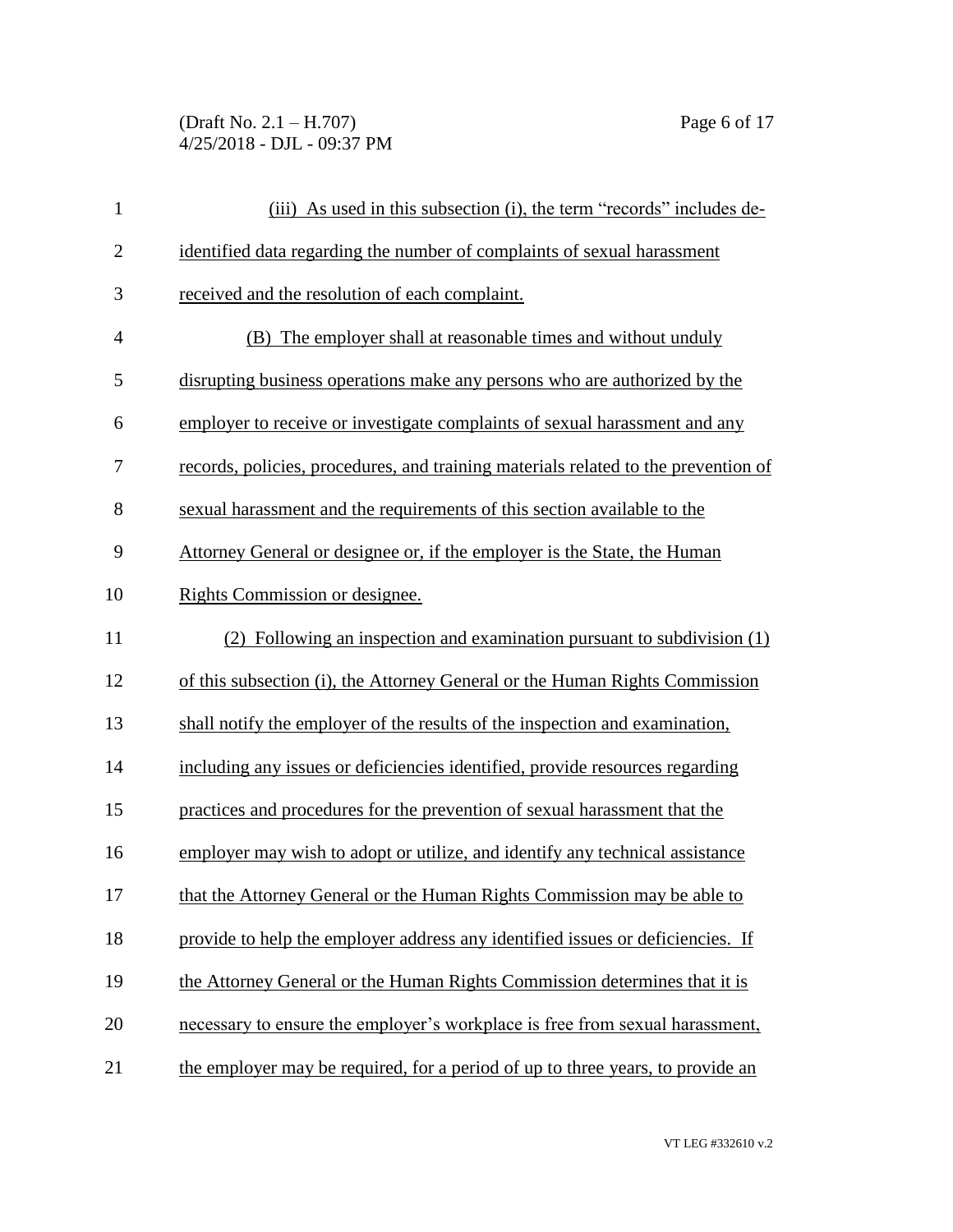(Draft No. 2.1 – H.707) Page 7 of 17 4/25/2018 - DJL - 09:37 PM

| $\mathbf{1}$   | annual education and training program that satisfies the provisions of             |
|----------------|------------------------------------------------------------------------------------|
| $\overline{2}$ | subsection (f) of this section to all employees or to conduct an annual,           |
| 3              | anonymous working-climate survey, or both.                                         |
| 4              | (3)(A) The Attorney General shall keep records, materials, and                     |
| 5              | information related to or obtained through an inspection carried out pursuant to   |
| 6              | this subsection (i) confidential as provided pursuant to 9 V.S.A. $\S$ 2460(a)(4). |
| 7              | (B) The Human Rights Commission shall keep records, materials,                     |
| 8              | and information related to or obtained through an inspection carried out           |
| 9              | pursuant to this subsection (i) confidential as provided pursuant to 9 V.S.A.      |
| 10             | $§$ 4555.                                                                          |
| 11             | (i) The Attorney General shall adopt rules as necessary to implement the           |
| 12             | provisions of this section.                                                        |
| 13             | Sec. 2. 21 V.S.A. § 495b is amended to read:                                       |
| 14             | § 495b. PENALTIES AND ENFORCEMENT                                                  |
| 15             | (a) $(1)$ The Attorney General or a State's Attorney may enforce the               |
| 16             | provisions of this subchapter by restraining prohibited acts, seeking civil        |
| 17             | penalties, obtaining assurances of discontinuance, and conducting civil            |
| 18             | investigations in accordance with the procedures established in 9 V.S.A.           |
| 19             | §§ 2458-2461 as though an unlawful employment practice were an unfair act          |
| 20             | in commerce. Any employer, employment agency, or labor organization                |
| 21             | complained against shall have the same rights and remedies as specified            |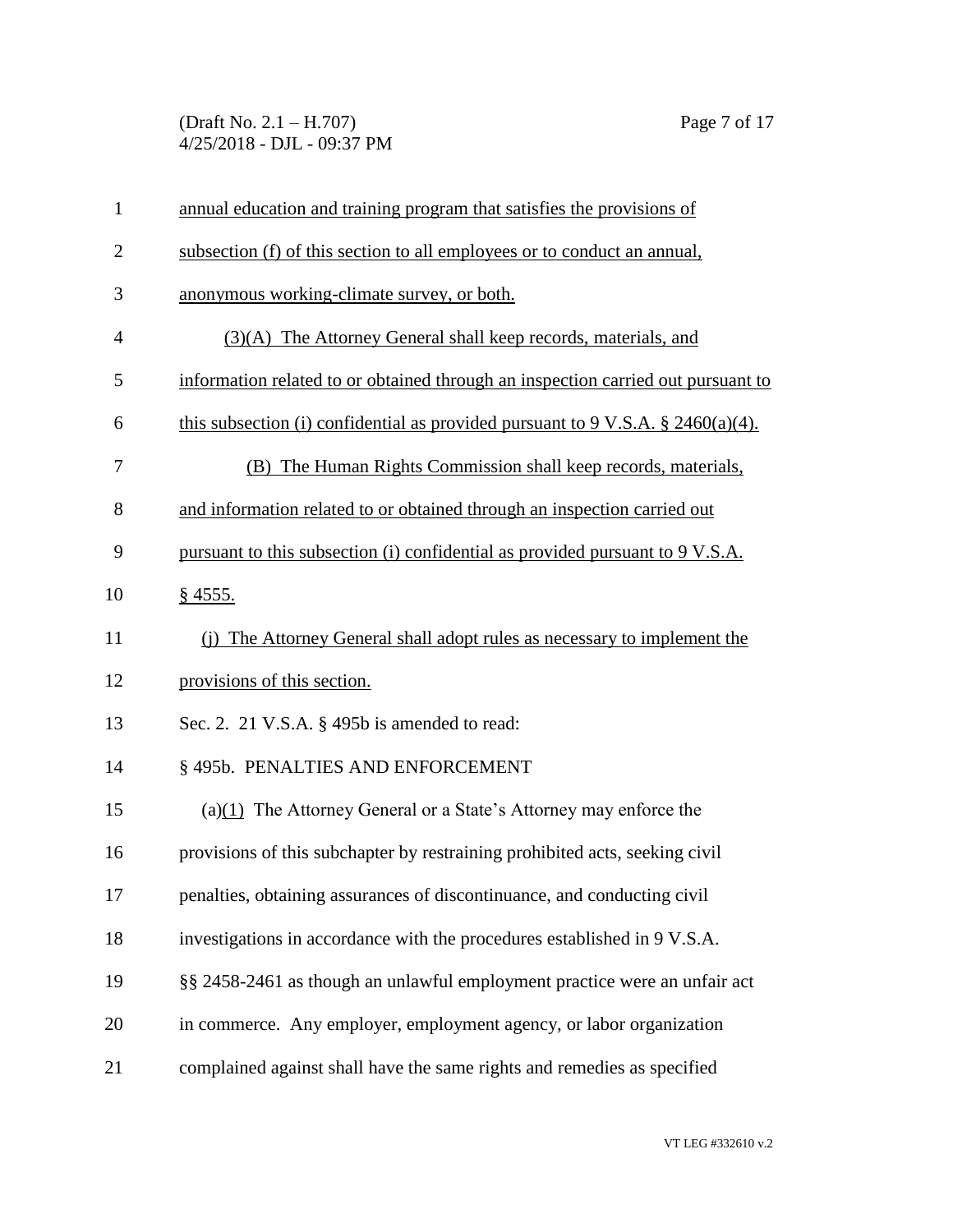(Draft No. 2.1 – H.707) Page 8 of 17 4/25/2018 - DJL - 09:37 PM

| $\mathbf{1}$   | therein. The Superior Courts are authorized to impose the same civil penalties   |
|----------------|----------------------------------------------------------------------------------|
| $\overline{2}$ | and investigation costs and to order other relief to the State of Vermont or an  |
| 3              | aggrieved employee for violations of this subchapter as they are authorized to   |
| $\overline{4}$ | impose or order under the provisions of 9 V.S.A. §§ 2458 and 2461 in an          |
| 5              | unfair act in commerce. In addition, the Superior Courts may order restitution   |
| 6              | of wages or other benefits on behalf of an employee and may order                |
| 7              | reinstatement and other appropriate relief on behalf of an employee.             |
| 8              | (2) Any charge or formal complaint filed by the Attorney General or a            |
| 9              | State's Attorney against a person for unlawful discrimination or sexual          |
| 10             | harassment in violation of the provisions of this chapter shall include a        |
| 11             | statement setting forth the prohibition against retaliation pursuant to          |
| 12             | subdivision $495(a)(8)$ of this title.                                           |
| 13             | * * *                                                                            |
| 14             | Sec. 3. 9 V.S.A. § 4552 is amended to read:                                      |
| 15             | § 4552. DUTIES; JURISDICTION                                                     |
| 16             | * * *                                                                            |
| 17             | $(b)(1)$ The Commission shall have jurisdiction to investigate and enforce       |
| 18             | complaints of unlawful discrimination in violation of chapter 139 of this title, |
| 19             | discrimination in public accommodations and rental and sale of real estate.      |
| 20             | The Commission shall also have jurisdiction when the party complained            |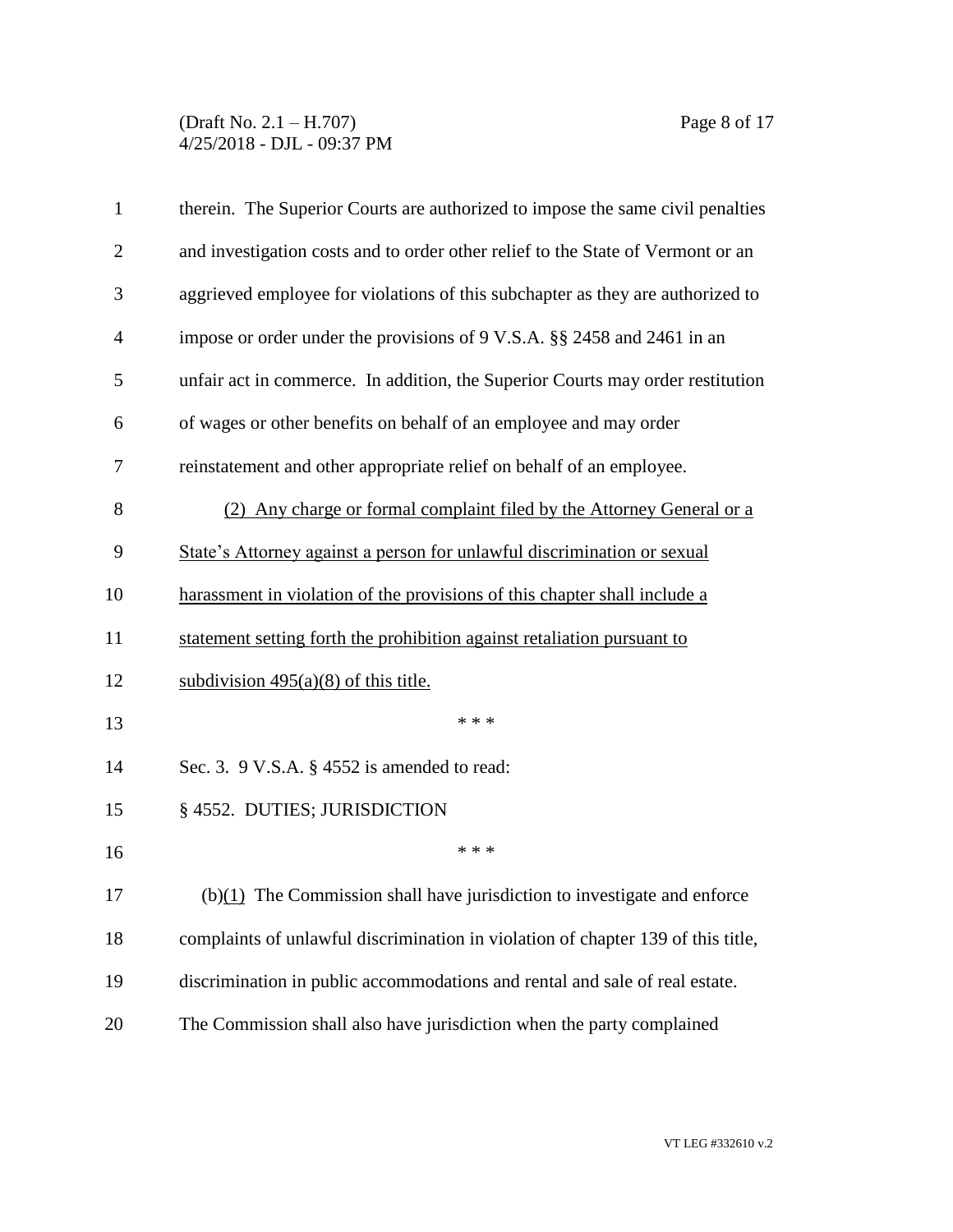## (Draft No. 2.1 – H.707) Page 9 of 17 4/25/2018 - DJL - 09:37 PM

| $\mathbf{1}$   | against is a State agency in matters for which the Attorney General would        |
|----------------|----------------------------------------------------------------------------------|
| $\overline{2}$ | otherwise have jurisdiction under subsection (c) of this section.                |
| 3              | (2) In any case relating to unlawful discrimination or sexual harassment         |
| $\overline{4}$ | in violation of 21 V.S.A. $\S$ 495 et seq. that the Commission has jurisdiction  |
| 5              | over pursuant to this subsection, it shall include a statement setting forth the |
| 6              | prohibition against retaliation pursuant to 21 V.S.A. $\S$ 495(a)(8) with any    |
| 7              | formal complaint that is sent to a respondent.                                   |
| 8              | (c) All complaints of unlawful discrimination in violation of 21 V.S.A.          |
| 9              | §§ 495 et seq. and 710, the Fair Employment Practices Act and the provisions     |
| 10             | for workers' compensation discrimination, respectively, and of 21 V.S.A.         |
| 11             | § 471 et seq. shall be referred to the Attorney General's office, for            |
| 12             | investigation and enforcement.                                                   |
| 13             | Sec. 4. ATTORNEY GENERAL; HUMAN RIGHTS COMMISSION;                               |
| 14             | ENHANCED REPORTING OF DISCRIMINATION AND SEXUAL                                  |
| 15             | <b>HARASSMENT</b>                                                                |
| 16             | (a) On or before December 15, 2018, the Attorney General and the Human           |
| 17             | Rights Commission shall develop and implement enhanced mechanisms for            |
| 18             | employees and members of the public to submit complaints of discrimination       |
| 19             | and sexual harassment in employment or in the course of a working                |
| 20             | relationship.                                                                    |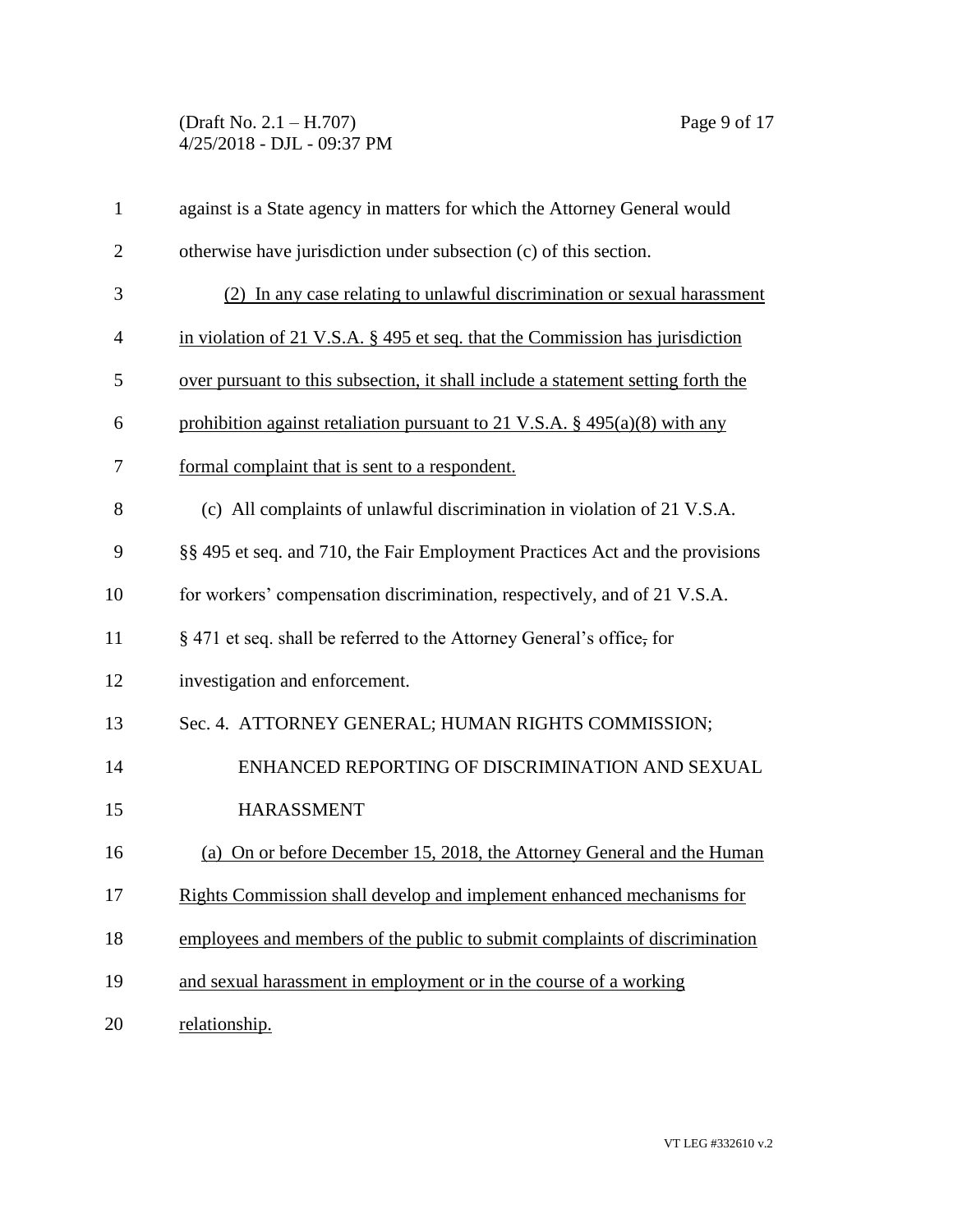(Draft No. 2.1 – H.707) Page 10 of 17 4/25/2018 - DJL - 09:37 PM

| $\mathbf{1}$   | (b) The methods shall include, at a minimum, an easy-to-use portal on the  |
|----------------|----------------------------------------------------------------------------|
| $\overline{2}$ | Attorney General's or Human Rights Commission's website and a telephone    |
| 3              | hotline. Each method shall provide a clear statement that information      |
| 4              | submitted may be referred to the Office of the Attorney General, a State's |
| 5              | Attorney, the Vermont Human Rights Commission, the Equal Employment        |
| 6              | Opportunity Commission, or another State or federal agency that has        |
| 7              | jurisdiction over the complaint.                                           |
| 8              | Sec. 5. PUBLIC EDUCATION AND OUTREACH; VERMONT                             |
| 9              | <b>COMMISSION ON WOMEN</b>                                                 |
| 10             | (a) On or before December 15, 2018, the Vermont Commission on Women,       |
| 11             | in consultation with the Attorney General and the Human Rights Commission, |
| 12             | shall develop a public education and outreach program that is designed to  |
| 13             | make Vermont employees, employers, businesses, and members of the public   |
| 14             | aware of:                                                                  |
| 15             | (1) methods for reporting employment and work-related discrimination       |
| 16             | and sexual harassment;                                                     |
| 17             | (2) where to find information regarding:                                   |
| 18             | (A) the laws related to employment and work-related discrimination         |
| 19             | and sexual harassment; and                                                 |
| 20             | (B) best practices for preventing employment and work-related              |
| 21             | discrimination and sexual harassment; and                                  |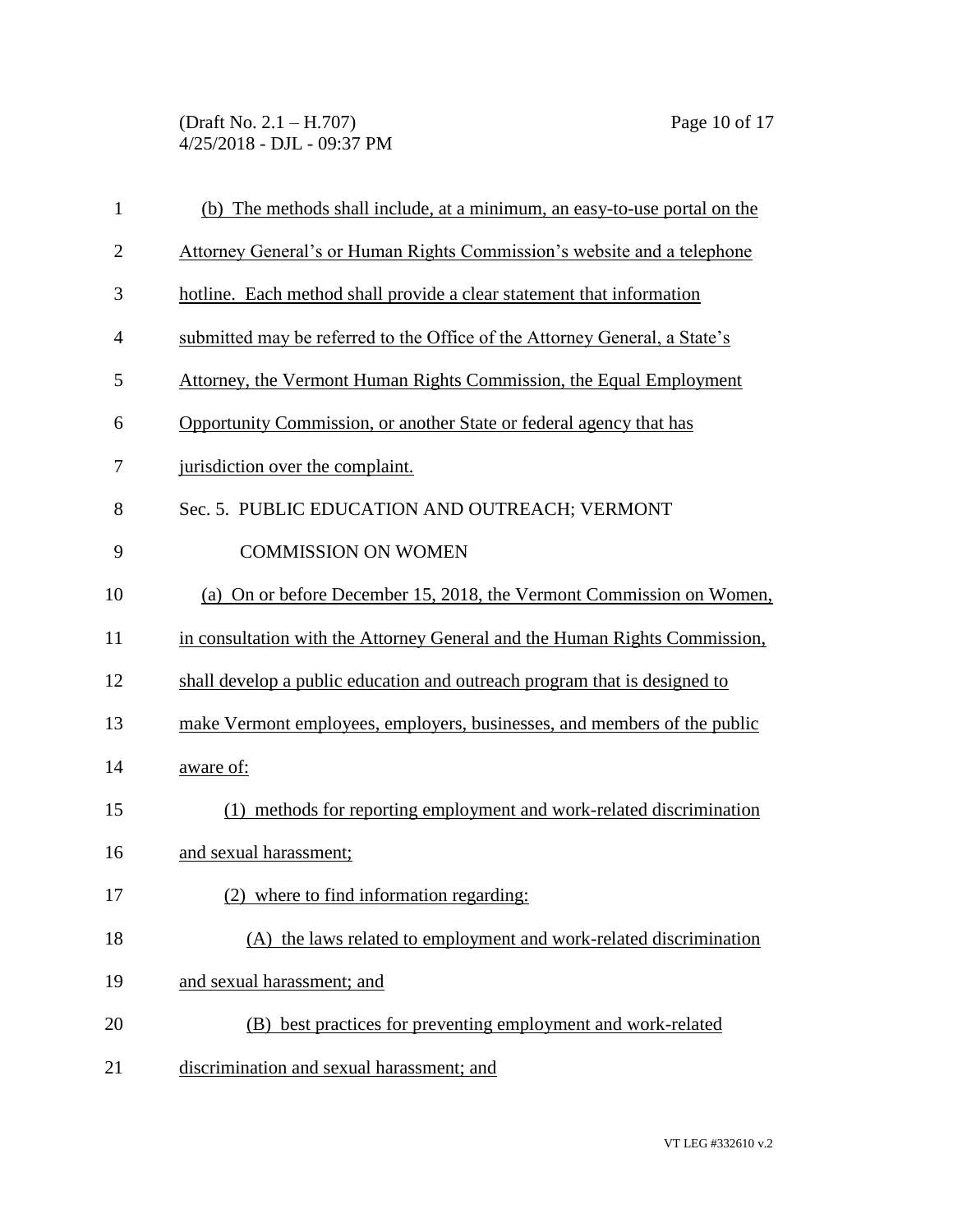(Draft No. 2.1 – H.707) Page 11 of 17 4/25/2018 - DJL - 09:37 PM

| $\mathbf{1}$   | (3) methods for preventing and addressing sexual harassment in the          |
|----------------|-----------------------------------------------------------------------------|
| $\overline{2}$ | workplace.                                                                  |
| 3              | (b) The sum of $$125,000.00$ is appropriated to the Vermont Commission on   |
| $\overline{4}$ | Women for the purpose of creating and implementing the public education and |
| 5              | outreach program.                                                           |
| 6              | (c) The program may include:                                                |
| 7              | (1) public service announcements;                                           |
| 8              | (2) print and electronic advertisements;                                    |
| 9              | (3) web-based and electronic training materials;                            |
| 10             | (4) printed informational and training materials;                           |
| 11             | (5) model educational programs and curricula; and                           |
| 12             | (6) in-person seminars and workshops.                                       |
| 13             | Sec. 6. REPORT REGARDING ENHANCED REPORTING MECHANISMS                      |
| 14             | On or before January 15, 2020, the Attorney General, in consultation with   |
| 15             | the Human Rights Commission and the Vermont Commission on Women,            |
| 16             | shall submit to the House Committee on General, Housing, and Military       |
| 17             | Affairs and the Senate Committee on Economic Development, Housing and       |
| 18             | General Affairs a report regarding the implementation of the enhanced       |
| 19             | reporting mechanisms for instances of employment and work-related           |
| 20             | discrimination and sexual harassment. The report shall include:             |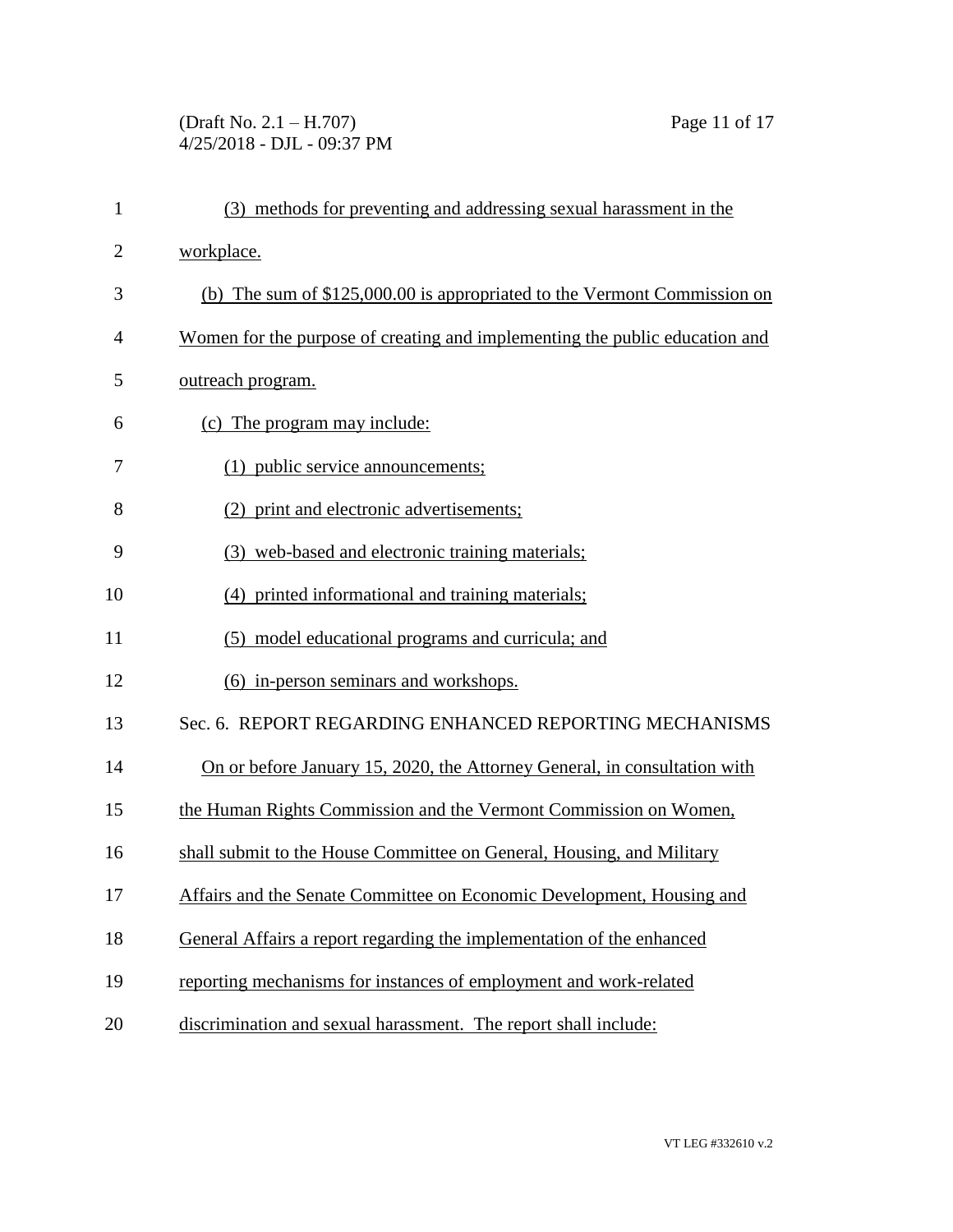(Draft No. 2.1 – H.707) Page 12 of 17 4/25/2018 - DJL - 09:37 PM

| $\mathbf{1}$     | (1) a detailed description of how any existing reporting mechanisms              |
|------------------|----------------------------------------------------------------------------------|
| $\overline{2}$   | were enhanced and any new reporting mechanisms that were implemented;            |
| 3                | (2) a summary of changes, if any, in the annual number of complaints of          |
| 4                | employment and work-related discrimination and sexual harassment received        |
| 5                | and the number of complaints resulting in an investigation, settlement, or State |
| 6                | court action during calendar years 2018 and 2019 in comparison to calendar       |
| $\boldsymbol{7}$ | years 2016 and 2017;                                                             |
| 8                | (3) the number of employees and other persons that reported                      |
| 9                | employment or work-related discrimination or sexual harassment to their          |
| 10               | employer, supervisor, or the person for whom they were working prior to          |
| 11               | making a complaint in comparison to the number that did not, and the reasons     |
| 12               | that employees and other persons gave for not reporting the discrimination or    |
| 13               | sexual harassment to their employer, supervisor, or the person for whom they     |
| 14               | were working prior to making a complaint; and                                    |
| 15               | (4) any suggestion for legislative action to enhance further the reporting       |
| 16               | mechanisms or to reduce the amount of employment and work-related                |
| 17               | discrimination and sexual harassment.                                            |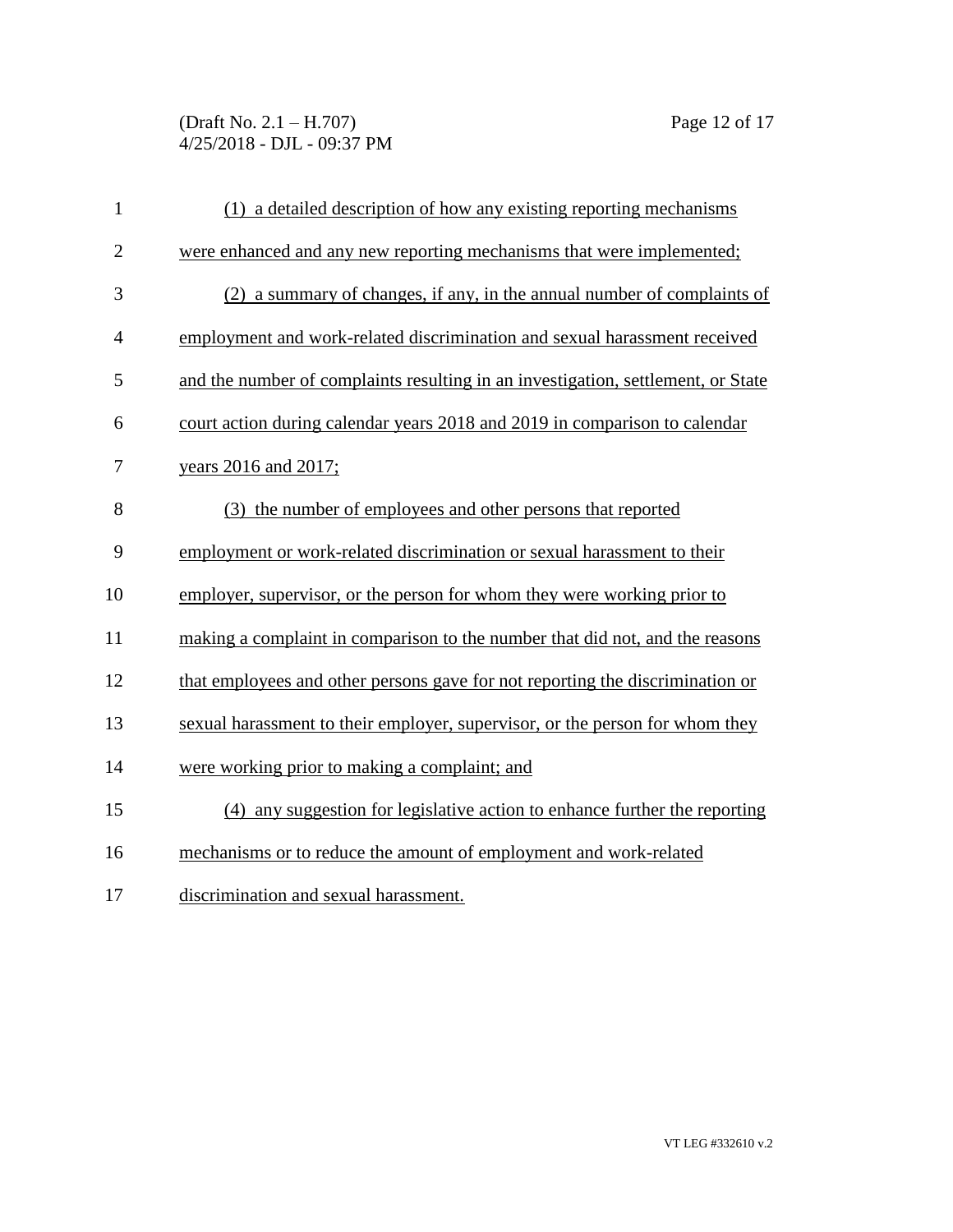(Draft No. 2.1 – H.707) Page 13 of 17 4/25/2018 - DJL - 09:37 PM

| $\mathbf{1}$   | Sec. 7. 21 V.S.A. § 495n is added to read:                                      |  |
|----------------|---------------------------------------------------------------------------------|--|
| $\overline{2}$ | §495n. SEXUAL HARASSMENT COMPLAINTS; NOTICE TO                                  |  |
| 3              | ATTORNEY GENERAL AND HUMAN RIGHTS COMMISSION                                    |  |
| $\overline{4}$ | (a) A person that files a claim of sexual harassment pursuant to section        |  |
| 5              | 495b of this subchapter in which neither the Attorney General nor the Human     |  |
| 6              | Rights Commission is a party shall provide notice of the action to the Attorney |  |
| 7              | General and the Human Rights Commission within 14 days after filing the         |  |
| 8              | complaint. The notice may be submitted electronically and shall include a       |  |
| 9              | copy of the filed complaint.                                                    |  |
| 10             | (b)(1) Upon receiving notice of a complaint in which the State is a party,      |  |
| 11             | the Human Rights Commission may elect to:                                       |  |
| 12             | (A) intervene in the action to seek remedies pursuant to section 495b           |  |
| 13             | of this subchapter; or                                                          |  |
| 14             | (B) without becoming a party to the action, file a statement with the           |  |
| 15             | court addressing questions of law related to the provisions of this subchapter. |  |
| 16             | (2) Upon receiving notice of a complaint in which the State is not a            |  |
| 17             | party, the Attorney General may elect to:                                       |  |
| 18             | (A) intervene in the action to seek remedies pursuant to section 495b           |  |
| 19             | of this subchapter; or                                                          |  |
| 20             | (B) without becoming a party to the action, file a statement with the           |  |
| 21             | court addressing questions of law related to the provisions of this subchapter. |  |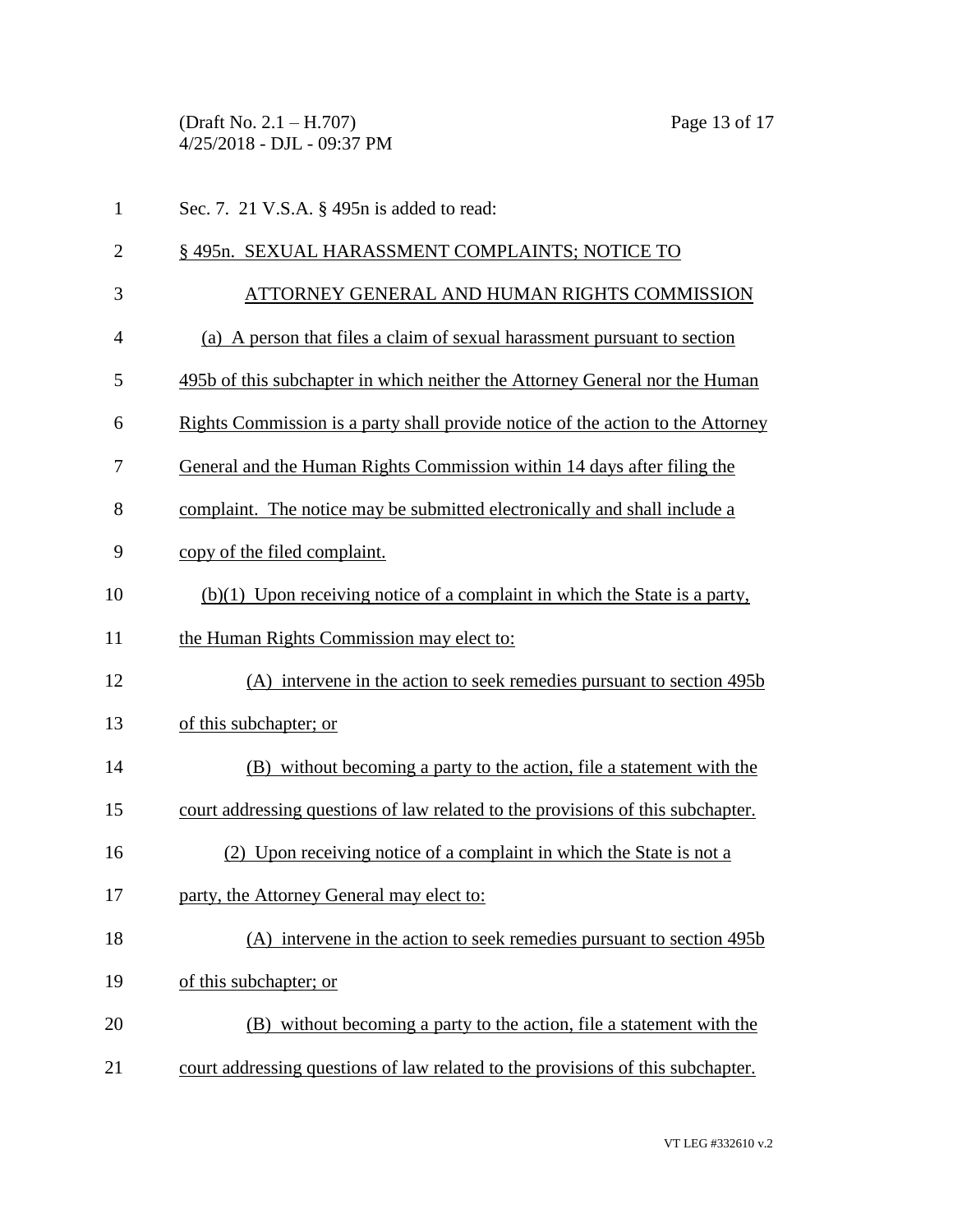(Draft No. 2.1 – H.707) Page 14 of 17 4/25/2018 - DJL - 09:37 PM

| $\mathbf{1}$   | Sec. 8. COMMISSIONER OF LABOR; POSTER                                           |
|----------------|---------------------------------------------------------------------------------|
| $\overline{2}$ | On or before September 15, 2018, the Commissioner of Labor shall update         |
| 3              | the model policy and model poster created pursuant to 21 V.S.A. $\S$ 495h(d) to |
| 4              | reflect the provisions of this act.                                             |
| 5              | Sec. 9. 3 V.S.A. § 348 is added to read:                                        |
| 6              | § 348. PREVENTION OF SEXUAL HARASSMENT; TRAINING                                |
| 7              | The Secretary of Administration shall include in the terms and conditions of    |
| 8              | all contracts for services a requirement that the contractor shall:             |
| 9              | (1) conduct an annual education and training program for all employees          |
| 10             | performing services pursuant to the contract that addresses, at a minimum, all  |
| 11             | of the information outlined in 21 V.S.A. § 495h;                                |
| 12             | (2) conduct an additional education and training program for all                |
| 13             | supervisory and managerial employees who are performing services pursuant       |
| 14             | to the contract or supervising or managing employees performing services        |
| 15             | pursuant to the contract that includes, at a minimum, the information outlined  |
| 16             | in 21 V.S.A. § 495h, the specific responsibilities of the supervisory and       |
| 17             | managerial employees with respect to the prevention of sexual harassment, and   |
| 18             | the actions that the employees must take to ensure immediate and appropriate    |
| 19             | corrective action in addressing sexual harassment complaints; and               |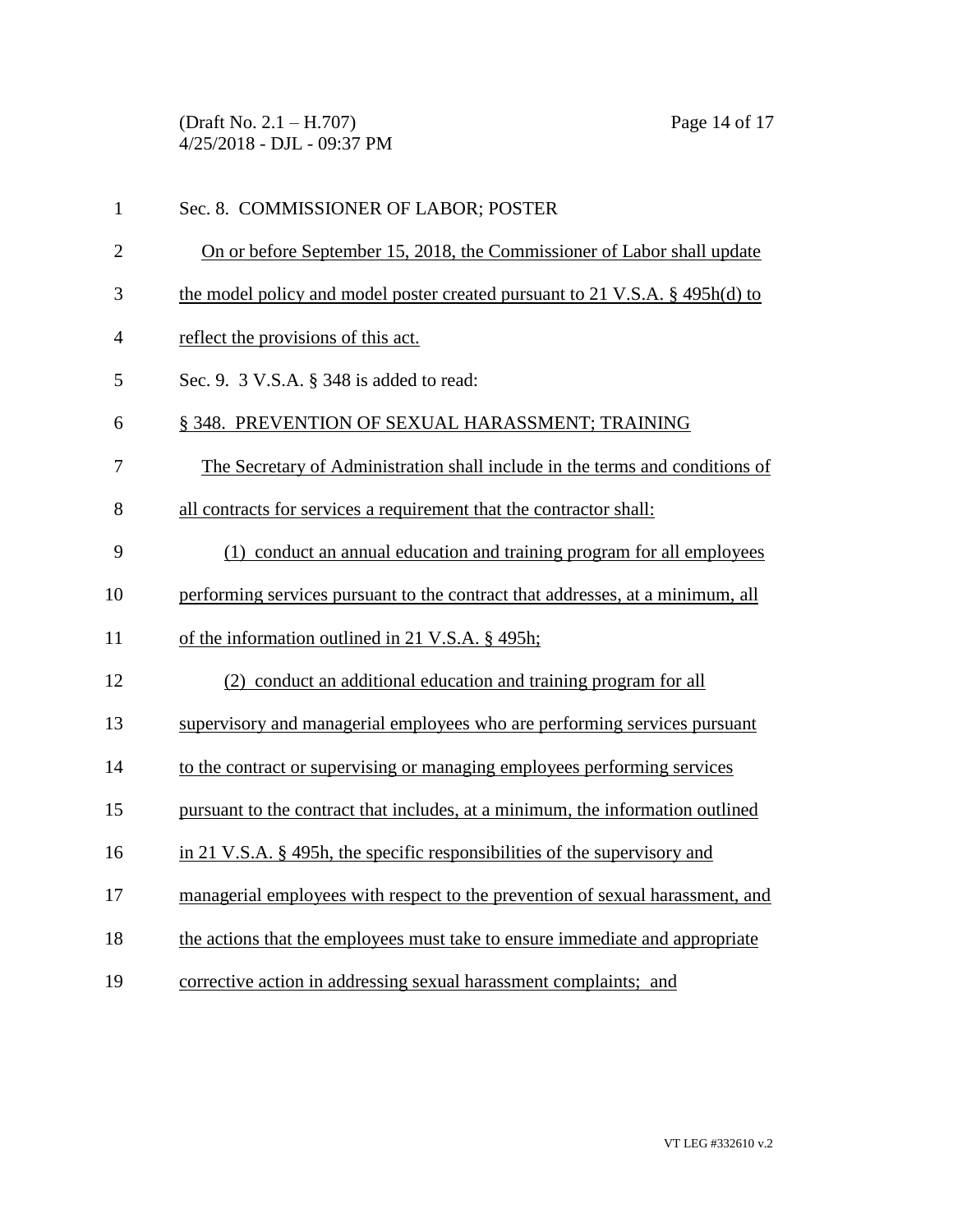(Draft No. 2.1 – H.707) Page 15 of 17 4/25/2018 - DJL - 09:37 PM

| $\mathbf{1}$   | (3) provide to the Secretary of Administration annual written                         |
|----------------|---------------------------------------------------------------------------------------|
| $\overline{2}$ | certification of compliance with the sexual harassment prevention training            |
| 3              | requirements of this section.                                                         |
| 4              | Sec. 10. PRIOR HARASSMENT CLAIMS; IDENTIFICATION; RELEASE                             |
| 5              | FROM NONDISCLOSURE AGREEMENT; REPORT                                                  |
| 6              | (a) On or before January 15, 2018, the Office of Legislative Council shall            |
| 7              | submit a written report to the Senate Committee on Economic Development,              |
| 8              | Housing and General Affairs and the House Committee on General, Housing,              |
| 9              | and Military Affairs that examines mechanisms to:                                     |
| 10             | (1) provide the Attorney General and the Human Rights Commission                      |
| 11             | with notice of agreements to settle sexual harassment claims that contain a           |
| 12             | provision that prohibits or restricts the individual who made the claim from          |
| 13             | disclosing information related to the claim of sexual harassment; and                 |
| 14             | (2) render provisions of agreements to settle sexual harassment claims                |
| 15             | that prohibit or restrict the individual who made the claim from disclosing           |
| 16             | information related to the claim of sexual harassment void and unenforceable          |
| 17             | if, in a relation to a separate claim, the alleged harasser is later adjudicated by a |
| 18             | court or tribunal of competent jurisdiction to have engaged in sexual                 |
| 19             | harassment or retaliation in relation to a claim of sexual harassment.                |
| 20             | (b) In particular, the report shall:                                                  |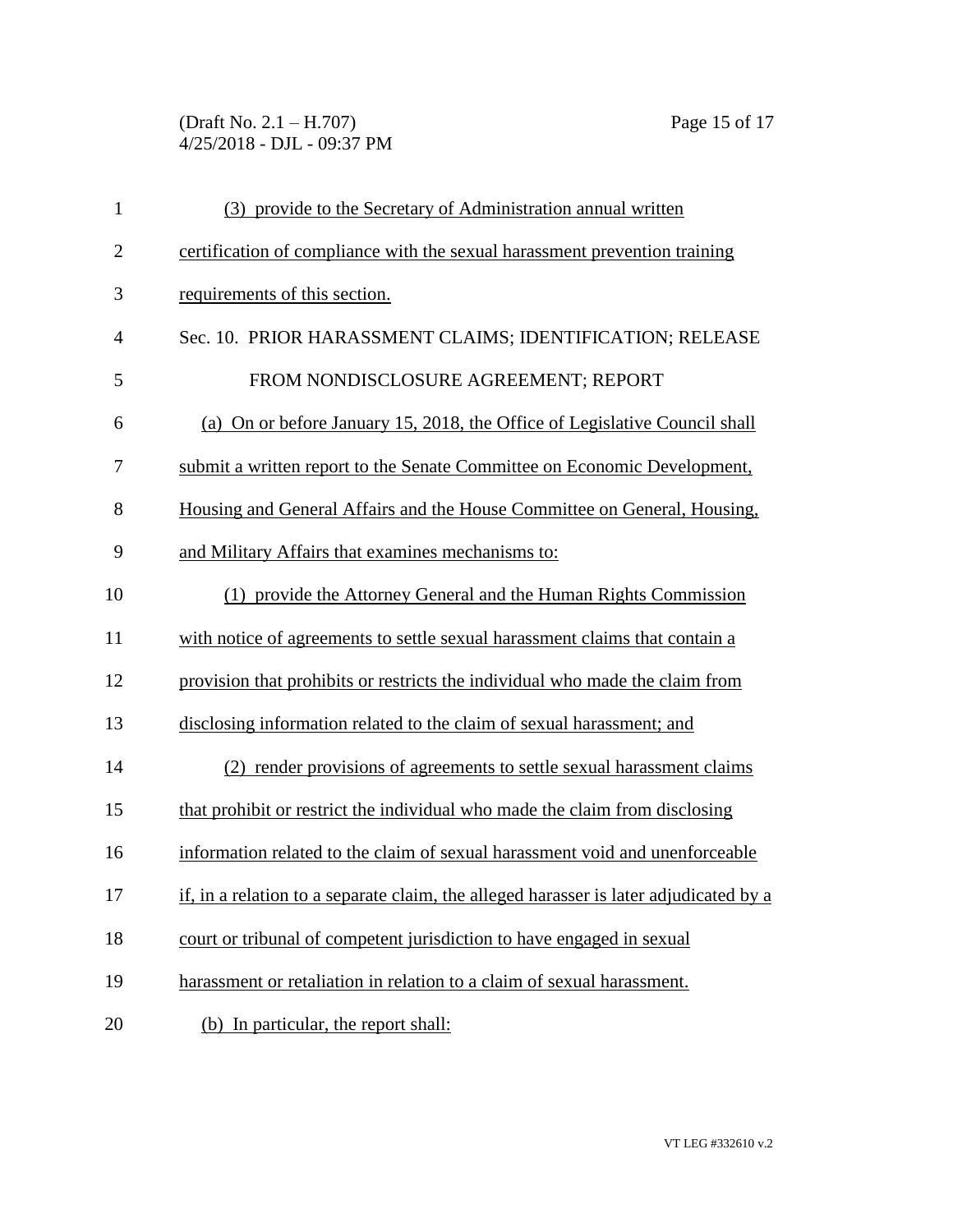(Draft No. 2.1 – H.707) Page 16 of 17 4/25/2018 - DJL - 09:37 PM

| $\mathbf{1}$   | (1) identify potential mechanism to accomplish the potential changes      |  |  |
|----------------|---------------------------------------------------------------------------|--|--|
| $\overline{c}$ | described in subdivisions $(a)(1)$ and $(2)$ of this section;             |  |  |
| 3              | (2) review and examine laws and pending legislation in other states that  |  |  |
| 4              | are related to subdivisions $(a)(1)$ and $(2)$ of this section;           |  |  |
| 5              | (3) identify and examine potential legal issues, advantages,              |  |  |
| 6              | disadvantages, and obstacles to the mechanisms identified; and            |  |  |
| 7              | (4) identify and examine any alternative mechanisms that would            |  |  |
| 8              | accomplish substantially similar policy outcomes to the potential changes |  |  |
| 9              | described in subdivisions $(a)(1)$ and $(2)$ of this section.             |  |  |
| 10             | (c) The Office of Legislative Council shall consult with the Attorney     |  |  |
| 11             | General's Office and the Human Rights Commission when preparing this      |  |  |
| 12             | report.                                                                   |  |  |
| 13             | (d) As used in this section, "information related to the claim of sexual  |  |  |
| 14             | harassment" does not include the specific terms of the related settlement |  |  |
| 15             | agreement or the amount of any monetary settlement.                       |  |  |
| 16             | Sec. 11. EFFECTIVE DATE                                                   |  |  |
| 17             | This act shall take effect on July 1, 2018.                               |  |  |
| 18             |                                                                           |  |  |
| 19             |                                                                           |  |  |
| 20             |                                                                           |  |  |
| 21             |                                                                           |  |  |